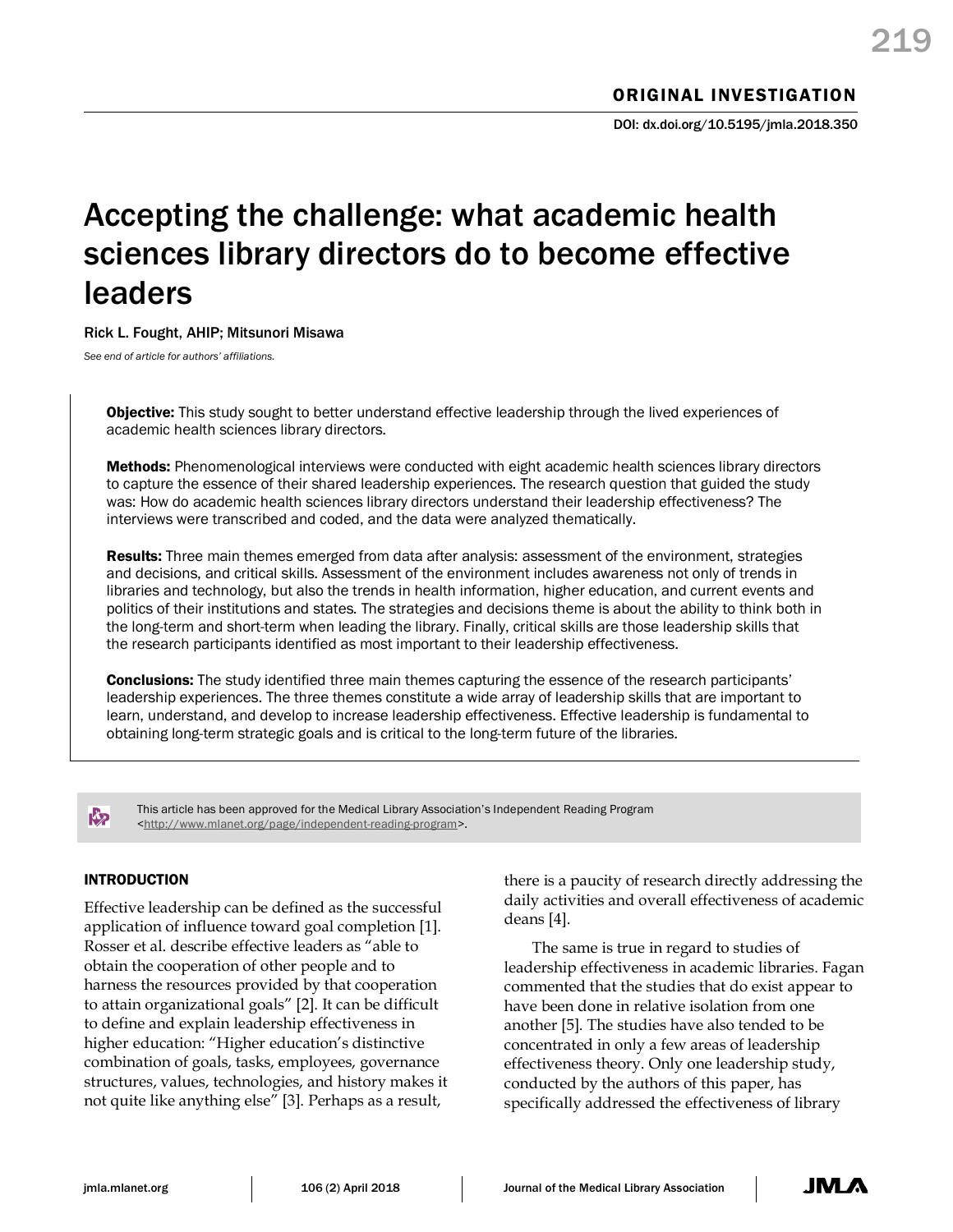directors in academic health sciences libraries in the United States [6]. This is unfortunate because a number of studies have discussed how effective leadership is central to the success and future of academic libraries [6–9]. Fair or not, the perceived effectiveness of the library director and the library are closely associated, and adequate funding for the library, a key indicator of administrative support, is primarily determined by the administration's confidence in the leadership of the library [10].

There has been little agreement on even what constitutes effective leadership in higher education [2, 11]. In fact, Fincher contends that leadership effectiveness in higher education is mostly based on perceptions and what leaders are perceived to have accomplished [12]. The study concludes that leaders are defined in terms of their abilities and the activities required to fulfill institutional functions and purposes [12].

Rosser et al. attempted to present "a systematic approach for evaluating the leadership effectiveness of deans and directors from individual and institutional perspectives." They noted that academic deans are most often judged effective or ineffective via informal assessments. They developed a model that takes into account the relevant dimensions of leadership and the multilevel nature of higher education institutions [2]. Effective leadership in academic libraries is even less understood, with research being scattered and few connections existing between studies not written by the same authors [5]. Academic health sciences libraries are similar to other academic libraries but do face unique challenges that their directors must handle to be effective leaders [6].

Therefore, the purpose of this study was to better clarify the understanding of effective leadership in academic health sciences libraries through an examination of library directors' leadership experiences. The research question that guided the study centered on capturing how directors at these libraries understood effective leadership through an examination of their shared experience as library leaders and how they defined and explained the effectiveness of their leadership. The research question that guided the study was: How do academic health sciences library directors understand their leadership effectiveness?

## METHODS

The research design for this study followed phenomenology theory, which focuses on revealing meaning and understanding the essence of a shared experience and works very well with phenomena that do not lend themselves to easy quantification, like leadership [13]. Phenomenology searches for the essence of a phenomenon from people's shared experience of it, which cannot be revealed by ordinary observation, and analyzes this phenomenon for themes and meanings so it can be described and understood [14]. Phenomenological research was deemed the most suitable methodology for comprehending how academic health sciences library directors developed their understanding of effective leadership due to its usefulness in understanding subjective experience and gaining insight into an individual's motivations and actions [15, 16].

Rosser et al.'s model of seven domains of leadership responsibility served as the theoretical framework to guide the analysis and discussion of the study. The model's seven domains represent central evaluation criteria regarding the responsibilities and skills necessary for an academic dean and translate well for evaluating the effectiveness of academic library directors since their institutional roles are quite similar. Rosser et al. noted that academic deanships were leadership roles that were much more political and social than hierarchical and technical, which would also seem to describe library director roles [2]. The model provides a comprehensive and practical approach to interpreting and understanding the research findings.

The study used purposeful sampling with criterion-based sampling strategies to select its research participants. Purposeful sampling selects information-rich cases or participants to study, which by their nature and substance will explain and clarify the research questions [17]. Criterionbased sampling reviews and studies all cases or participants that meet a predetermined criterion of importance and eliminates any cases or participants that do not meet the predetermined criterion [17].

Participants for the study met the following predetermined criterion: they were academic health sciences library directors at public research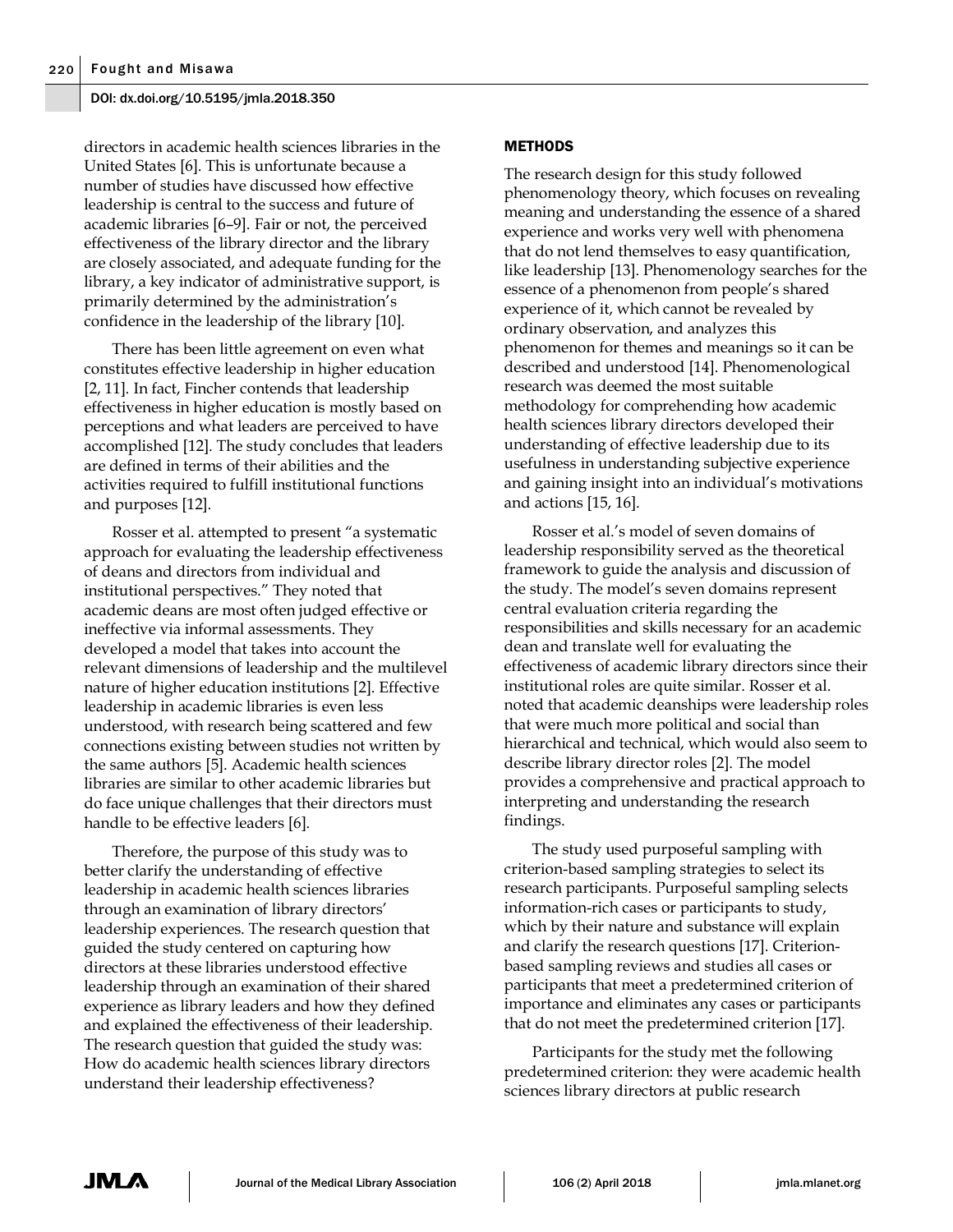universities with "very high research activity" in the Carnegie Classification of Institutions of Higher Education. The research participants were further limited by geographic location, with the focus being primarily on institutions in the Southern region of the United States. The final criterion was active membership in the Association of Academic Health Sciences Libraries. The intention behind these selection criteria was to identify library directors at larger institutions who would hopefully have a larger range of experience and would be geographically closer to the researchers to allow the possibility of on-site interviews. Thirteen academic health sciences library directors met the criteria and were invited to participate, with eight agreeing to join the study. Approval from the governing institutional review board was granted prior to contact with the research participants for this study.

In-depth, phenomenologically based, semistructured interviews are the primary method of data collection in phenomenological research, wherein the researcher attempts to uncover the essence of the meaning of the experience [18]. Phenomenological-based interviewing, therefore, focuses on the experiences of the participants and the meaning they make from those experiences [18]. The interviews with the research participants of this study were conducted over the phone and recorded to ensure completeness and accuracy. The interviews were later transcribed.

Interview data were analyzed using thematic analysis, which is a general approach that prepares and organizes data for analysis by first coding the data, then analyzing the codes for patterns that can be organized into categories, and finally analyzing these categories for emergent themes [19, 20]. Qualitative codes capture the essence and essential elements of the research story. When clustered together, because of similarity and regularity, patterns emerge that facilitate the development of categories, which are then used to develop broader themes [20].

This study relied on member checking, peer debriefing, and thorough and rigorous designing of the research to ensure trustworthiness. Member checking allows the research participants the opportunity to clarify their answers and comment as to whether the interview fully reflected their experience of the phenomenon that was discussed [21]. Participants may also be asked to later

comment on the credibility and accuracy of the findings and interpretations from the study. Peer debriefing is an external check of the research process and provides an independent viewpoint for the researcher. The peer debriefer keeps the researchers honest and asks hard questions about the methods and interpretations of the study to ensure reliability and trustworthiness [21].

Subjectivity or bias is present throughout the research process. It is, therefore, important for researchers to systematically identify their subjectivities, assumptions, and stereotypes throughout the course of their research [22, 23]. Addressing the issue of subjectivity does not eliminate the subjectivities; however, it does enable the researchers to manage them, minimize their impact on the research process, and achieve a better understanding of themselves [22, 23]. In this study, one researcher is an experienced librarian in a leadership position at an academic health sciences library, and the other is a professor of education with no prior work in libraries. Both are very interested in the study of leadership effectiveness in higher education.

# RESULTS

After transcribing and coding the interviews of the eight research participants and then performing thematic analysis, three themes emerged that were relevant to effective leadership in academic health sciences libraries: assessment of the environment, strategies and decisions, and critical skills. Pseudonyms have been used to protect the identities of the research participants.

## Assessment of the environment

The large majority of the interviewed research participants spoke of the need for academic health sciences library directors to be aware of not only trends in libraries and technology, but also the trends in health information, higher education, and the current events and politics of their institutions and states. It is from this information gathering and awareness of current trends that directors are able to understand the context of their libraries in their institutions and then make informed decisions and plans for their libraries. Gretchen, a library director for over fifteen years, described this in her comments on effective library directors: "They look at the trends in their environment. They look at their

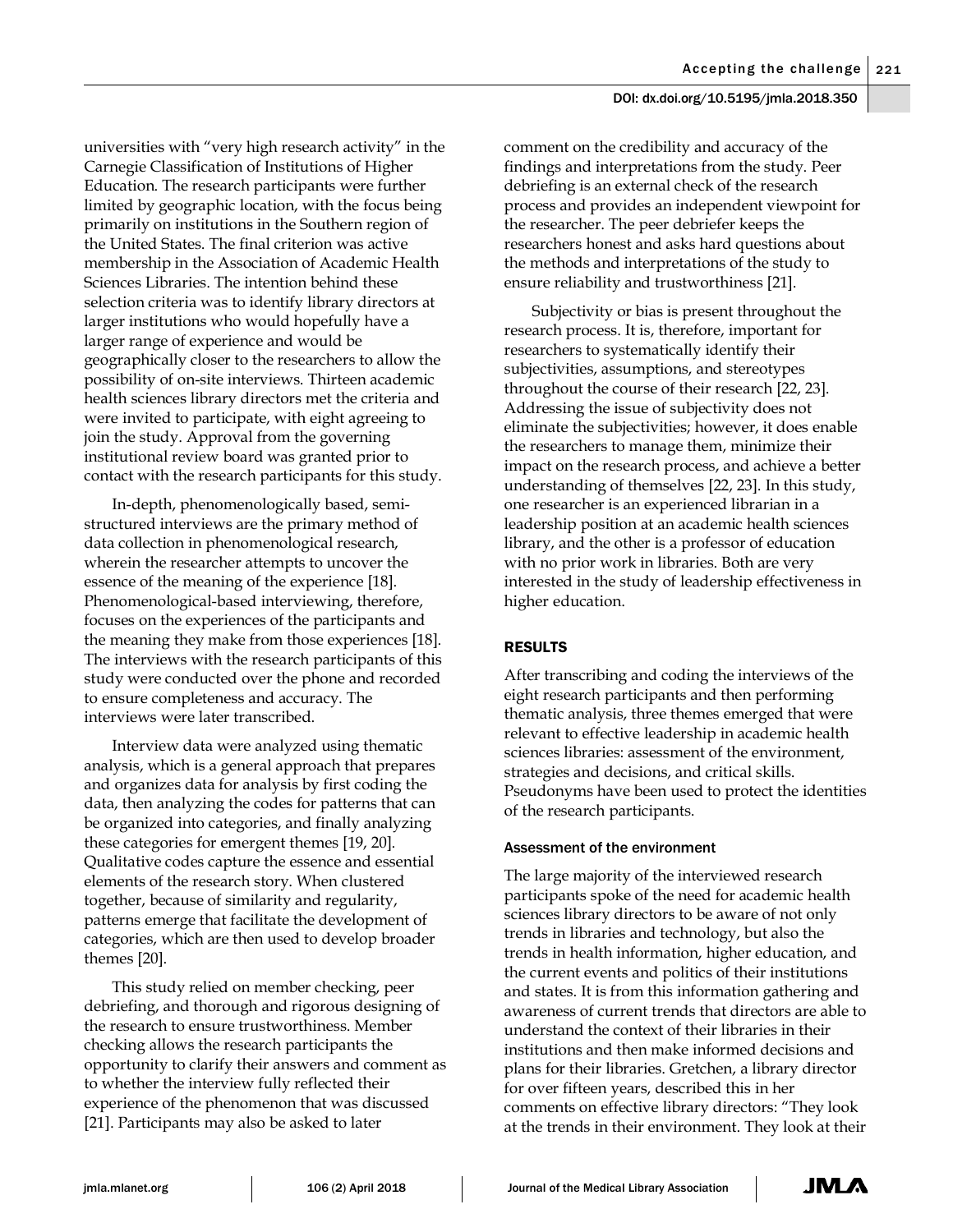environment at an institutional level. [They] need to be able to know how to navigate the politics and the political landscape of their institution." Gretchen elaborated on this point: "[T]he most important thing is being able to stay on top of [trends and your environment] and be nimble. You have to put yourself in a place where you know what's happening and be able to react appropriately."

Other research participants expressed similar sentiments. Maria, who has been a library director for over ten years, said that effective library leaders are able to "look at a situation and grasp the essence of it in what [they] actually need to do, and don't get sidetracked." In other words, they understand their environment, what their role is, and what they need to do to be effective. Janet, a director with more than thirty years of experience, described her approach to challenges and her efforts to be effective as, first, "assess[ing] the status of where [her] library is, identifying where it needs to go, and then realign[ing] resources and energy to take in that direction.'

The general consensus from the research participants, in their shared experience as academic health sciences library directors, was that assessing their environments and staying current with trends and their institutions was a critical part of their job if they wanted to be effective. They considered it necessary to be able to find and take advantage of opportunities as well as most effectively managing the challenges they faced.

## Strategies and decisions

The next theme addresses the long-term and shortterm planning skills that academic health sciences library directors need to develop to increase their effectiveness. Directors need to balance the decisions that they are required to make daily with the overall strategy and goals that they are striving to achieve. It is a balance of operational effectiveness joined with long-term strategic planning to achieve the goals of the library.

Janet discussed this when asked to describe effective leadership in academic health sciences libraries. She spoke about the director having "to know where the library needs to be in a couple of years, in five years, and in ten years." Library directors "need to know how they are going to get [their libraries] to the next stage" and "be willing to make some tough choices." Janet explained that making the tough decisions would mean upsetting some people, but "at the end of the day, you need to believe that you know that you did, not what was good for you, but what was good for the organization." Janet's thoughts on the matter are perhaps best summarized as:

My responsibility is the future of the library, and I'm going to be doing what I believe is in [its] best interest. Sometimes that's going to mean making a tough decision that isn't necessarily always the most popular one.

These same sentiments were expressed by a majority of the research participants. John, who was serving as interim director of his library and had many years of experience working in academic health sciences libraries, stated that he believed making decisions was a principal responsibility of a leader and that it was an important responsibility:

Ultimately, the responsibility [for making decisions] rests with [the director]. It is damaging to an organization if it is not clear that somebody is going to make the decision, tell everyone what it is, be able to stand by [the decision].

John also thought this was an important contribution to library directors being respected and trusted by their staff.

Strategic planning and visioning are long-term planning skills necessary for library directors to be effective. These skills enable directors to chart the future course of their libraries, and every research participant spoke about the importance of getting this aspect of leadership right. Lisa, who had been a library director for more than fifteen years, said she liked to fully think through where she wanted her library to move because "nothing will lose your troops faster than changing directions quickly and often." Effective leadership is ultimately about achieving goals and objectives [1, 2]; therefore, planning and choosing those goals are of paramount importance.

Peggy, a library director for over ten years, had this to say about what strategic planning meant to her:

[M]y judge is looking at our strategic plan. [Is] it what we said we were going to do. Now, did we achieve it? It lets me know if I have been effective and whether I have given my people what they need to do their jobs. Have I given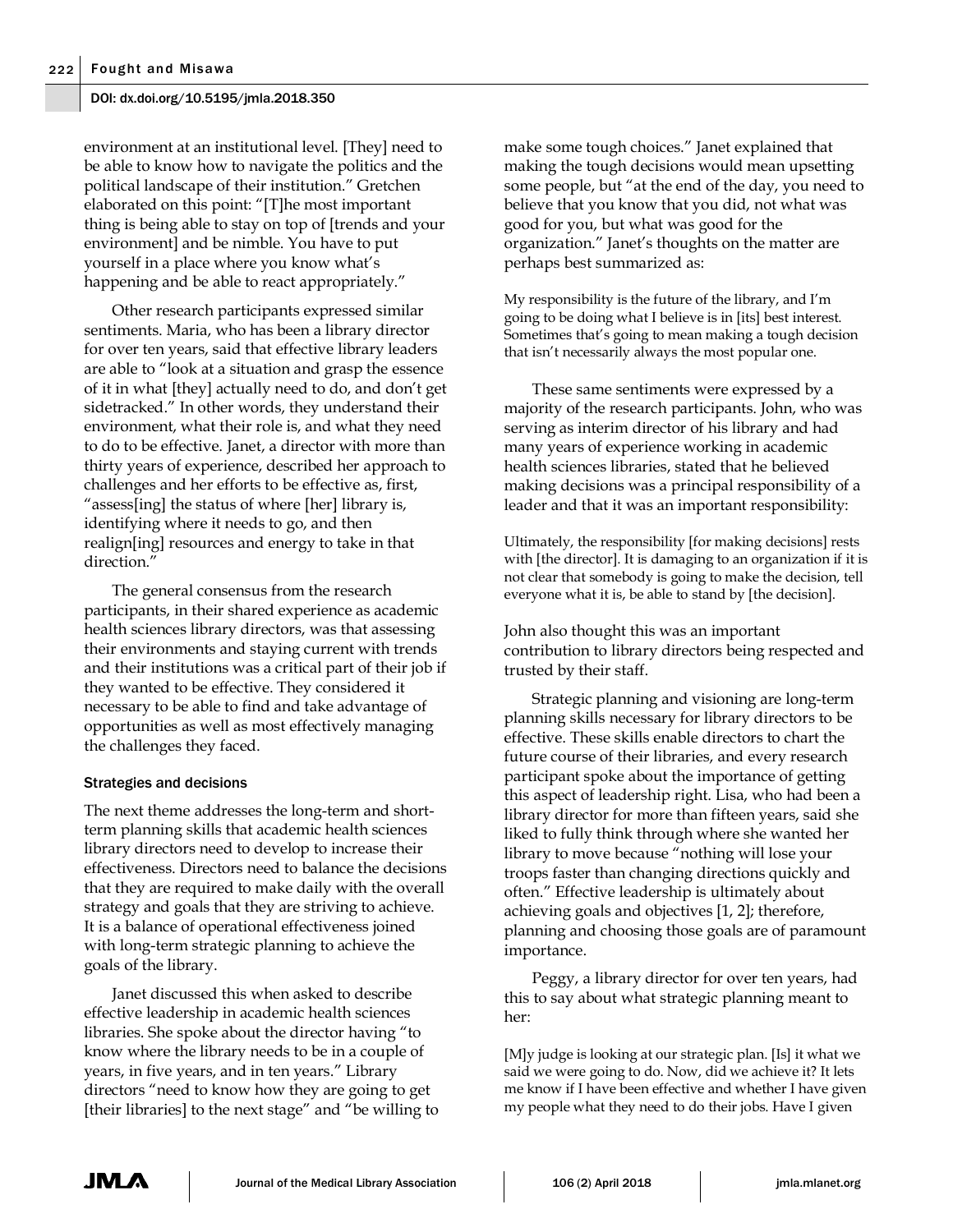them the resources, people, and money they need. If we are achieving the goals that we set in our strategic plan, then I feel like I have been effective.

Long-term strategic planning and visioning can take up time and resources, but it forms the foundation for library directors to be effective leaders. Donna, another library director for over ten years, described how "our strategic planning endeavor took a lot of time, and it should take a lot of time because it is important and you need to get it right."

# Critical skills

The research participants noted a number of skills that they considered critical to effectively leading their libraries. A number of these were discussed in a previous article by the authors, such as developing key relationships and advocating for the library [6]. Other skills were also mentioned that research participants believed were essential to their effectiveness as library directors.

First, good leaders know how to build a team and recruit the best people to join them at their library. Lisa advised, "you need a really strong grasp of human resources and I mean in interviewing, picking the right people, and being able to identify the qualities in the people that you want on your team." Directors must have good teams to work with if they want to accomplish the goals of their libraries, take advantage of opportunities, and effectively run their libraries. As Peggy explained, "I am more like a guide. I hire terrific people to operate the library and they are my most valuable resource. They are the ones helping students with projects or helping researchers." Donna likened the library director role to that of being an orchestral leader: "you want everybody playing at their peak and playing to create good things, so hire good people, give them direction and counsel, and then let them work." As a final point on the importance of building a team and hiring good people, Janet advised, "people that are good leaders are not threatened by really smart, talented people. I've seen a lot of people that were, and a good leader is happy to have somebody smart working for them."

Next, effective library directors understand how to develop their staff and encourage people to grow professionally to improve their performance. Maria, for example, spoke about helping her staff to

overcome hurdles and how library directors needed to "clear the way and allow people to grow." Her sentiments were closely matched with what Janet said on the topic:

I have a lot of conversations with my people about what it is we're trying to do, and why we are doing this, and what does success look like here? But I don't tell them necessarily how to do it. We talk about it in a broad sense, but they know better than I do and I need to get out of their way.

Finally, effective library leaders know how to communicate and persuade on behalf of the library. Bob, who has been an academic health sciences library director for over twenty years, described how the functioning of his library was often based on his relationships with his supervisors and his ability to communicate his library's value and its needs. Gretchen stated that her most important role as director was:

to make sure that the library is in the conversation on campus when issues are being discussed and initiatives are being planned. I think one of the most important things I can do is to make sure the library is at the table and has a presence, and is participating in those discussions.

Gretchen also spoke about how important it was that the library director be able to persuade and garner support for the library when necessary: "it's really being able to make sure that you make the case and that administrators understand what you need and what is going to happen if they do not give you what you asked for." Donna concurred and said, "I think that probably one of the most important things that a director can have is strong communication skills, including talking to people, hearing what they actually say, and being able to write persuasively to make a case for what is needed for your library." This was consistently highlighted by each of the research participants as a critical skill for effective library leadership.

# **DISCUSSION**

This study sought to better clarify understanding of effective leadership in academic health sciences libraries through an examination of library directors' leadership experiences and to determine the essence of their shared experience as library directors. The findings of the study were generally consistent with

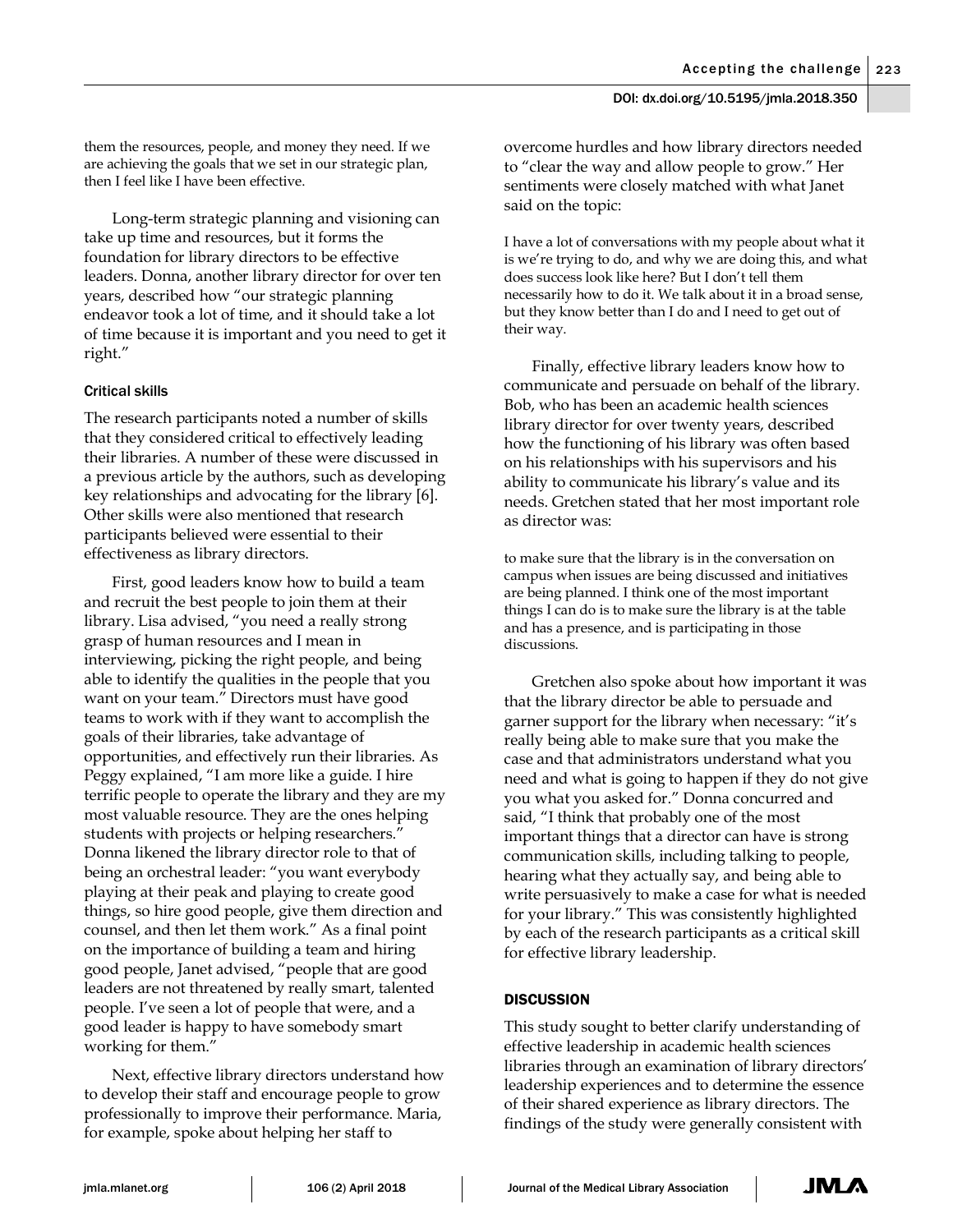other studies examining leadership effectiveness in academic libraries but increase understanding of effective leadership in a couple of notable ways. For example, Young et al. conducted a delphi study with ten Generation X librarians to determine what attributes they perceived as important for academic library leaders to possess to be effective [24]. The authors discovered that the majority of the attributes identified were related to communication and interpersonal skills and concluded that Generation X librarians appeared to prefer participative or supportive leadership styles for creating a more nurturing working environment [24].

Lynch et al., on the other hand, used a different approach and studied the attitudes of university presidents and provosts toward their libraries, using structured interviews. Two of their interview questions addressed the presidents' views of their library directors' effectiveness, and several respondents referred to their library directors' proactive participation in university affairs, helping to forward the universities' agendas and providing the presidents or provosts with important information for governance and planning. Lynch et al. recommended that library directors learn to operate as team members of the president or provost's council, delegate more authority to library associate deans, and make explicit connections between the library and the university mission [8]. Both of these studies' findings were present in this current study in regard to communication and interpersonal skills and in engagement in campus activities and politics. However, the findings in the assessment of the environment theme expanded further on campus dynamics and demonstrate the importance of library directors fully understanding their situations and contexts from a campus, local, state, and national perspective. The authors also found that in addition to good communication and interpersonal skills in general, the interviewed library directors emphasized their need to be able to persuade and advocate to be effective leaders.

Rosser et al. developed a model of seven domains of leadership responsibility to assist in assessing the leadership effectiveness of academic deans and directors. The first two domains of their model were vision and goal setting and management of the unit, and fit our findings in the strategies and decisions theme very well. All of the research participants understood that these were critical skills to their effectiveness as leaders. It was

clear that they dedicated a significant amount of time, energy, and resources toward visioning and strategic planning. As Bob put it, "the reality is, unless we have vision and develop goals to guide us, we are rudderless, we don't have a direction, and we flounder."

The management of the unit domain is related to the operational effectiveness of the library. Again, this was present in the strategies and decisions theme, which highlighted the importance of library directors making decisions and managing library operations. Whereas vision and goal setting are more long-term planning skills, managing the library and making decisions are more short-term in nature and pertain to the day-to-day operational effectiveness of the library. John, for example, mentioned the administrative duties inherent in a director position, such as delegating work effectively, allocating resources and managing the budget, creating and following administrative policies, and managing staff and change well. The findings highlight how important both long-term strategic planning and day-to-day operational and administrative decisions are for academic health sciences library directors to be effective and to accomplish their goals. They also further understanding of effective leadership in academic health sciences libraries.

The implications of this study are far reaching. Libraries are under increasing pressure to document and articulate their value and the contributions they make to the institutional mission and goals [9]. Higher education in general is under greater scrutiny, and government interest in the effectiveness and accountability of higher education continues to increase [25, 26]. In these uncertain times when libraries are faced with a number of challenges, it is important to have effective leadership for libraries to maintain their prominent educational role on campuses. As several studies have shown, an effective library contributes significantly to improvements in student retention, student success, graduation rates, and grant funding [9, 27–31].

As stated earlier, the perceived effectiveness of the library director and of the library are closely associated and adequate funding for the library, a key indicator of administrative support, is primarily determined by the administration's confidence in the leadership of the library [10]. Hernon argues that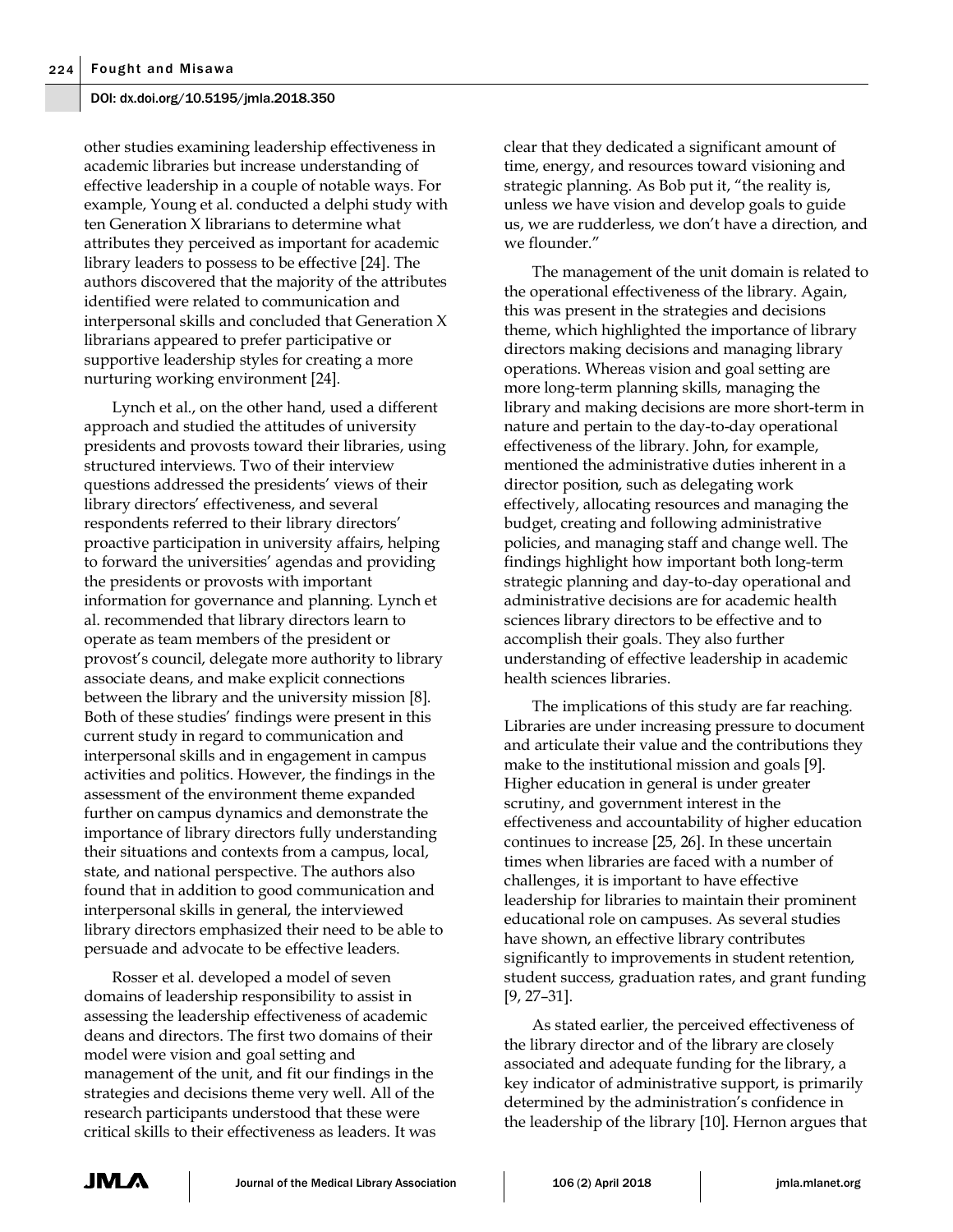with all the challenges and uncertainty that libraries face, effective leadership is key to their future [32]. The findings of this study help further understanding of effective leadership in academic health sciences libraries and how to improve upon this effectiveness.

Limitations of this study imply possible directions for future research on leadership effectiveness in academic health sciences libraries. The study was limited geographically to libraries in the Southern region of the United States. This was done to provide the researchers the option of doing in-person interviews with the research participants and possibly even some nonparticipant observation. A larger scale study without the geographic limitations is recommended for the future. Also, only one interview was conducted with each participant that lasted between forty-five and sixty minutes. It might have been beneficial to either extend this time or conduct a second interview to get a richer and fuller understanding of the participants' experiences. Finally, actually being able to visit each participant's library and conduct the interviews in-person would have provided more context and evidence of their effectiveness as library leaders.

This study sought to determine the essence of research participants' shared experiences as academic health sciences library directors as they pertain to leadership effectiveness. The study was able to identify three main themes that capture the essence of the leadership experience of the research participants. This identification guided and furthered our understanding of effective library leadership, which is critical in the challenging times that libraries face today. The three themes assessment of the environment, strategies and decisions, and critical skills—constitute a wide array of leadership skills that are important to learn, understand, and develop to increase leadership effectiveness and improve the likelihood of obtaining the library's long-term strategic goals.

#### REFERENCES

1. Chemers MM. An integrative theory of leadership. In: Chemmers MM, Ayman R, eds. Leadership theory and research: perspectives and directions. San Diego, CA: Academic Press; 1993. p. 293–319.

- 2. Rosser VJ, Johnsrud LK, Heck RH. Academic deans and directors: assessing their effectiveness from individual and institutional perspectives. J High Educ. 2003 Jan/Feb;74(1):1–25. DOI: [http://dx.doi.org/10.1353/jhe.2003.0007.](http://dx.doi.org/10.1353/jhe.2003.0007)
- 3. Bolman LG, Gallos JV. Reframing academic leadership. San Francisco, CA: Jossey-Bass; 2011.
- 4. Wolverton M, Gmelch WH, Montez J, Nies CT. The changing nature of the academic deanship. Vol. 28; no. 1. ASHE-ERIC High Educ Rep. San Francisco, CA: Jossey-Bass Publishers; 2001.
- 5. Fagan JC. The effectiveness of academic library deans and directors. Libr Leadersh Manag. 2012;26(1):1–19.
- 6. Fought RL, Misawa M. Effective leadership in academic health sciences libraries: a qualitative phenomenological study. J Libr Adm. 2016;56(8):974–89. DOI: [http://dx.doi.org/10.1080/01930826.2015.1130548.](http://dx.doi.org/10.1080/01930826.2015.1130548)
- 7. Giesecke J. Finding the right metaphor: restructuring, realigning, and repackaging today's research libraries. J Libr Adm. 2010;51(1):54–65. DOI: [http://dx.doi.org/10.1080/01930826.2011.531641.](http://dx.doi.org/10.1080/01930826.2011.531641)
- 8. Lynch BP, Murray-Rust C, Parker SE, Turner D, Walker DP, Wilkinson FC, Zimmerman J. Attitudes of presidents and provosts on the university library. Coll Res Libr. 2007 May;68(3):213–28.
- 9. Oakleaf M. Value of academic libraries: a comprehensive research review and report. Chicago, IL: Association of College and Research Libraries; 2010.
- 10. Weiner SG. Leadership of academic libraries: a literature review. Educ Libr. 2003 Winter;26(2):5–18.
- 11. Del Favero M. The social dimension of academic discipline as a discriminator of academic deans' administrative behaviors. Rev High Educ. 2005 Fall;29(1):69–96. DOI: [http://dx.doi.org/10.1353/rhe.2005.0066.](http://dx.doi.org/10.1353/rhe.2005.0066)
- 12. Fincher C. Theory and research in administrative leadership. In: Smart JC, ed. Higher education: handbook of theory and research. Vol. 11. New York, NY: Agathon Press; 1996. p. 307–36.
- 13. Käufer S, Chemero A. Phenomenology: an introduction. Malden, MA: Polity Press; 2015.
- 14. Moustakas CE. Phenomenological research methods. Thousand Oaks, CA: SAGE Publications; 1994.
- 15. Lester S. An introduction to phenomenological research [Internet]. Stan Lester Developments; 1999 [cited 9 Feb 2018]. [<http://devmts.org.uk/resmethy.pdf>](http://devmts.org.uk/resmethy.pdf).
- 16. Moran D. Introduction to phenomenology. New York, NY: Routledge; 2000.
- 17. Patton MQ. Qualitative research & evaluation methods: integrating theory and practice. 4th ed. Thousand Oaks, CA: SAGE Publications; 2015.
- 18. Seidman I. Interviewing as qualitative research: a guide for researchers in education and the social sciences. 4th ed. New York, NY: Teachers College Press; 2013.